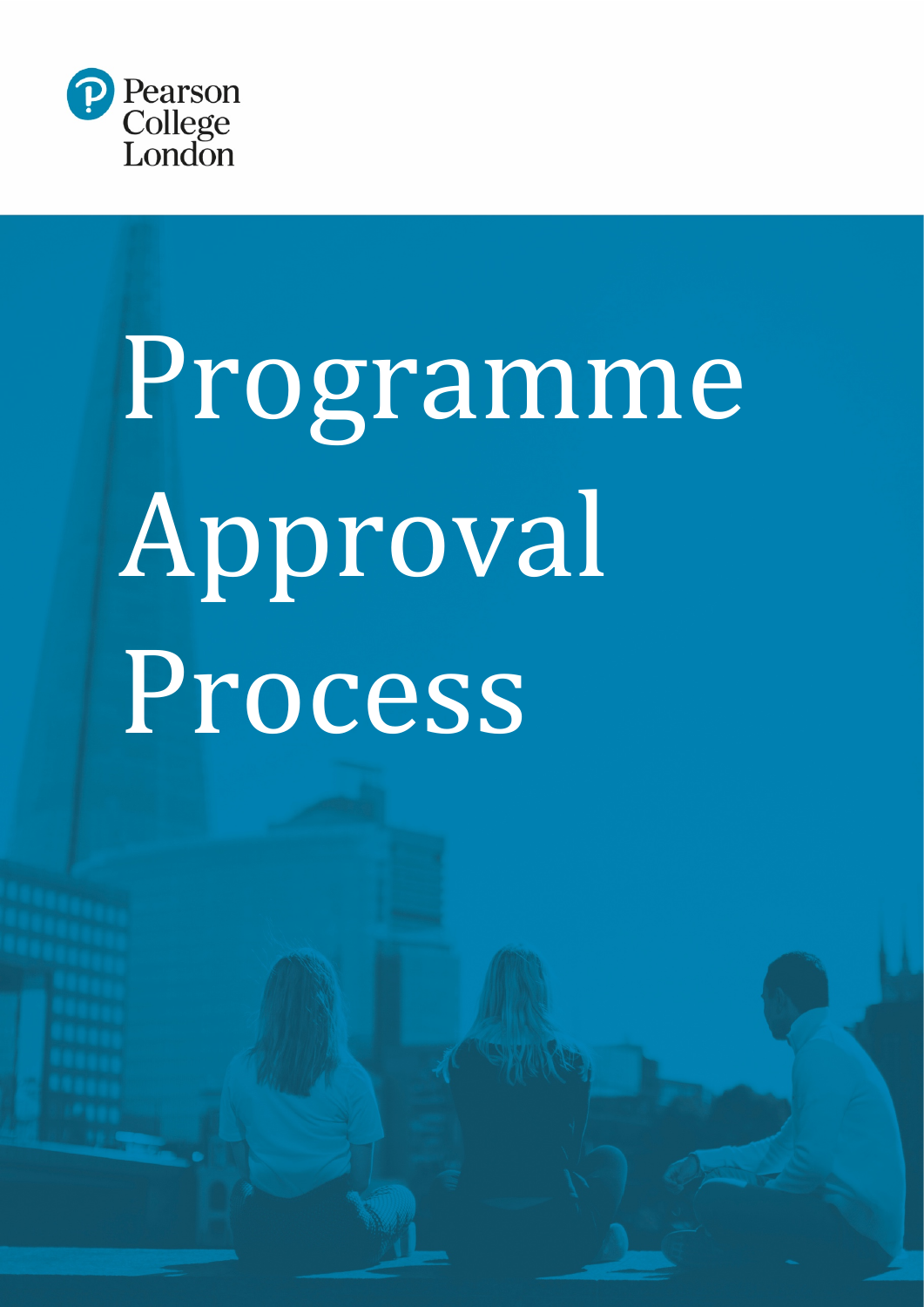# 1. New Programme Approval

- 1. Proposals for new programmes may stem from discussions at programme or School level as well as at College level at Executive Team, Academic Board or Governing Body. In addition, formal processes such as the development of strategies may highlight the need for new programmes to be added to Pearson College London's overall portfolio. Where a proposed programme constitutes an academic award the development and approval process comprises the following four stages:
	- a. Business Case and Resourcing
	- b. Degree Concept Team
	- c. Validation Panel
	- d. Academic Board

## 2. Business Case and Development

- 1. The Business Case will include:
	- a. A brief outline of the aims, nature, content and key features of the programme(s) along with any particular challenges or benefits and how this fits with the strategy and mission of Pearson College London;
	- b. The mode(s) of the programme(s) proposed i.e. full-time, part-time or distancelearning;
	- c. The rationale behind the proposal;
	- d. The market research that supports the proposal, including an estimate of the potential level of demand;
	- e. The proposed programme(s) starting date(s);
	- f. An indication of the cohort sizes;
	- g. Identification of relevant professional accreditations which are desirable and/or required;
	- h. Identification of resources and any known resource implications for:
		- i. Physical resources;
		- ii. Library and Online Learning Resources;
		- iii. IT Services (e.g. specific software requirements etc.);
		- iv. Student Services;
		- v. Academic Staffing (including whether relevant expertise and experience is already within the College and any additional staffing requirements.)
	- i. Financial model in the template provided by the Finance Director.
- 2. The Business Case is considered by the Executive Team who may:
	- a. Agree that the programme should proceed to the next stage of development;
	- b. Decide that the programme should not go forward for development;
	- c. Require further documentation or amendment to the documentation produced before making a decision.
- 3. If the Executive Team decides that the programme should go forward to the next stage of development, the VP (Academic Quality and Enhancement) or their nominee will agree a timetable with the validating partner and ensure that the partner's process for preliminary approval is followed.
- 4. The programme cannot be advertised until:
	- a. The validating partner agrees that it may be advertised;
	- b. The "Main Course Information Sheet" is completed. This sheet is available from the Quality Office;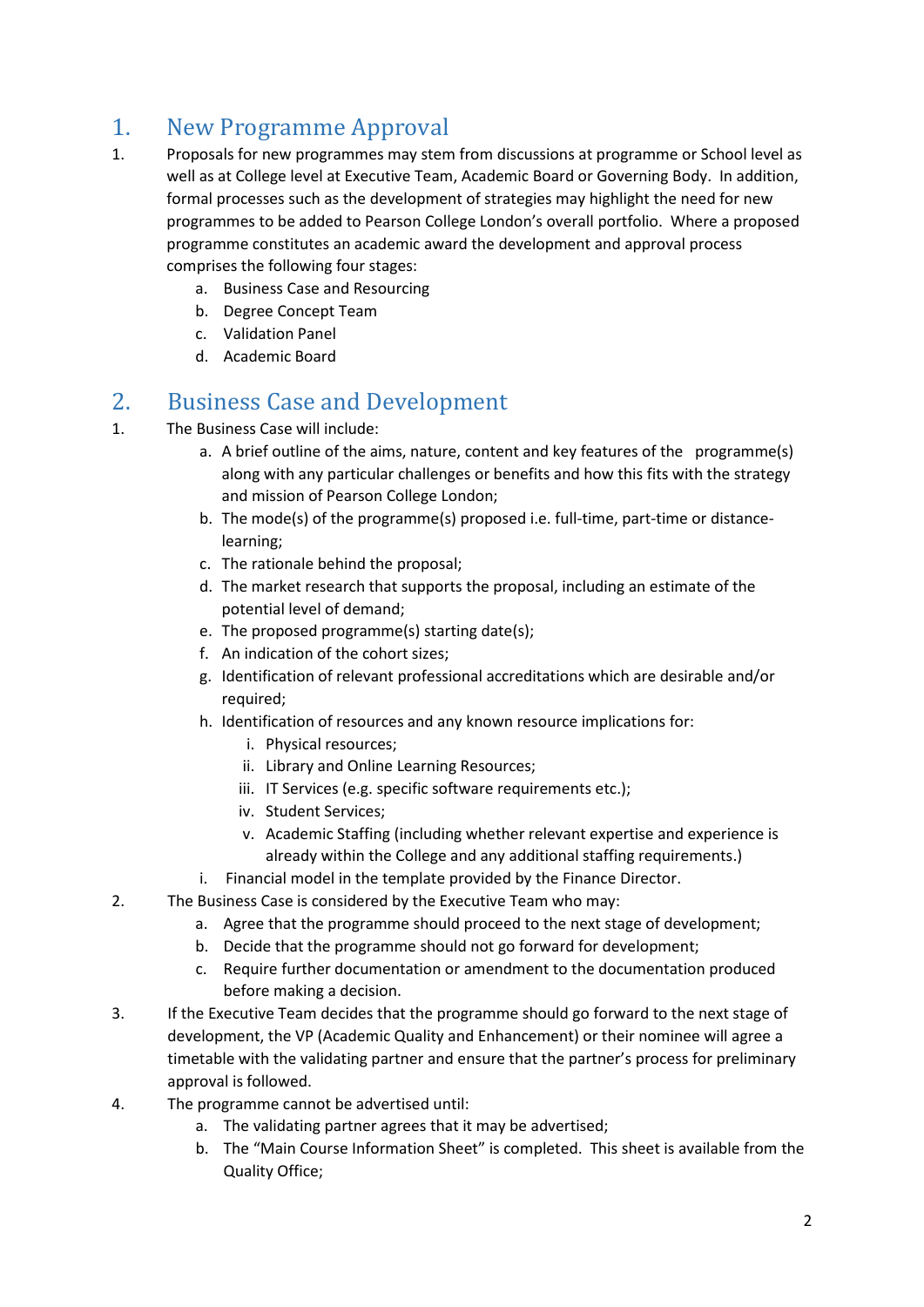c. At this stage the programme can be advertised "subject to validation."

# 3. Degree Concept Team ("DCT")<br>1. A DCT should be formed for the development

- A DCT should be formed for the development of all degree programmes. The team comprises members from industry, academics and students and should normally include:
	- a. Internal academic staff from the subject area (including the proposed Programme Leader);
	- b. At least one external professional from the industry appropriate to the subject area (teams will normally include more than one external professional from industry);
	- c. An external academic subject specialist;
	- d. One or more students;
	- e. A representative from any public, statutory or regulatory body;
	- f. Other members as appropriate.

A nominee of the Vice-Principal (Academic Quality and Enhancement) will, normally, be in attendance.;

- 2. The DCT is responsible for developing the fundamental aspects of the programme including the overall learning outcomes, the learning teaching and assessment strategy, the structure of the programme, the core modules to be included in the programme and the distinctive aspects of the programme.
- 3. DCT meetings may take the form of formal meetings or may take other forms such as workshops, consultation via correspondence. In all cases, records should be kept, as a minimum, of the decisions taken by the DCT and the rationale for these decisions.
- 4. The DCT will consult with members of the Learning Resources team regarding the needs of the proposed programme. The development of the programme(s) is on the basis of the agreed resources submitted to the Executive Team in the Business Case. If during the process of development the DCT considers that a change in resource is required then this should be referred to the Executive Team for approval.
- 5. The programme leader is responsible for drafting the programme documentation on the basis of the decisions made by the DCT and the programme specification should be approved by the DCT and the Dean of School before the programme goes forward for validation.

# 4. Internal Validation Panel<br>1. The final programme specification and

- The final programme specification and accompanying documentation should be provided to the Quality Office no later than 2 weeks before the internal validation event. The following must be provided:
	- a. Programme specification;
	- b. Module specifications;
	- c. Mapping document of FHEQ to programme learning outcomes;
	- d. Mapping document of Subject benchmark statement to programme learning outcomes;
	- e. Mapping document of module learning outcomes to programme learning outcomes;
	- f. Mapping document of programme learning outcomes to any PSRB/accrediting body requirements;
	- g. Summary of DCT minutes/decisions;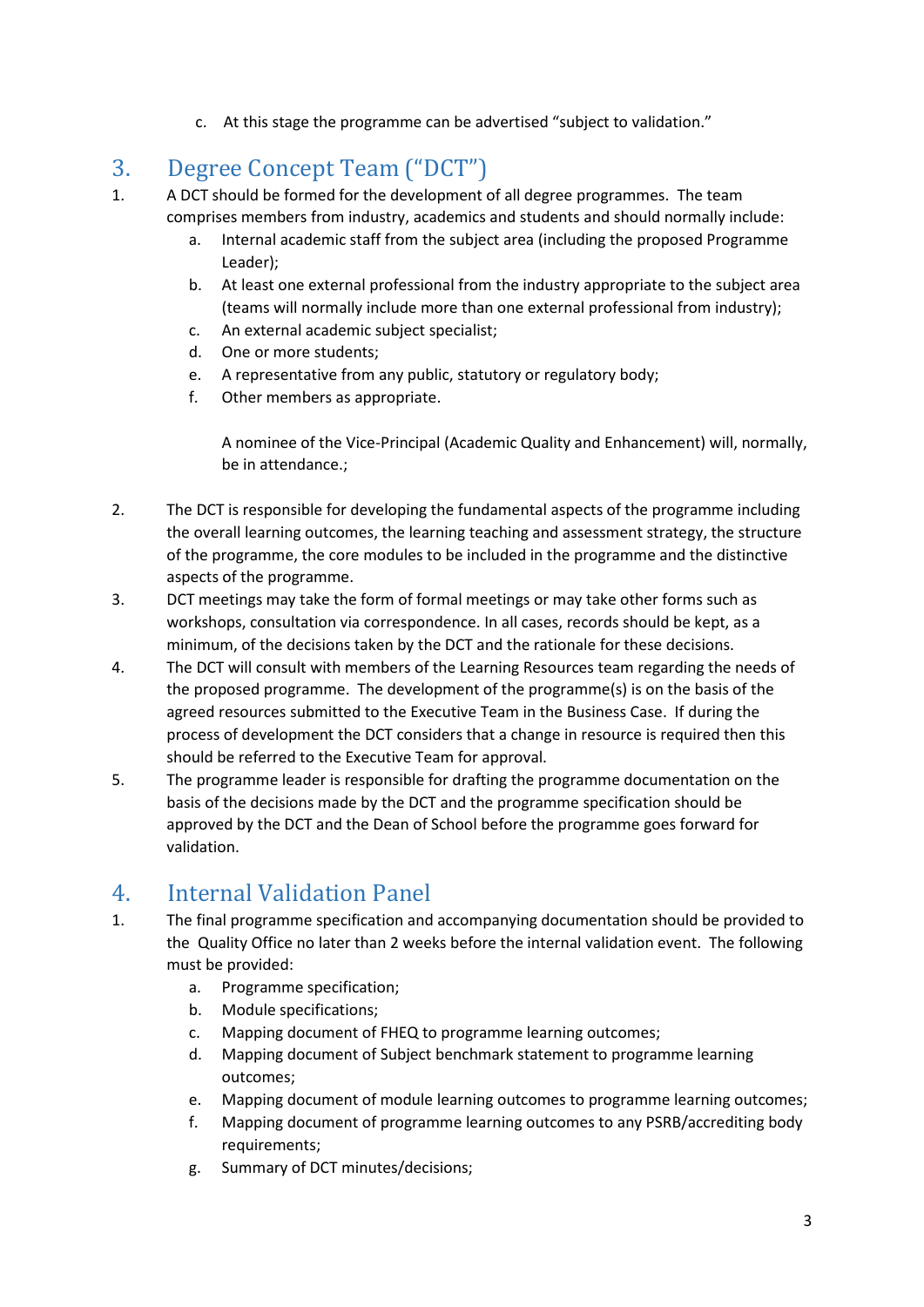- h. CVs of programme team;
- i. Programme Approval Process (this document);
- j. Framework for Higher Education Qualifications.
- 2. The Validation Panel will normally comprise:
	- a. One Independent Member of Academic Board who will act as Chair;
	- b. Vice-Principal (Academic Quality and Enhancement) or nominee;
	- c. At least one internal senior academic from another discipline determined by the Chair of the Review and Enhancement Committee ("REC");
	- d. One external academic subject expert (nominated by the DCT and approved by the Chair of REC);
	- e. One external industry expert (nominated by the DCT and approved by the Chair of REC);
	- f. One Student or a recent graduate;
	- g. An Academic Quality Officer who will act as Secretary.
- 3. The Validation Panel will be provided with the documentation in Section 4.1 above no less than one week before the Validation Event. The Agenda for the Validation event will normally be as follows:
	- a. A private meeting of the Panel to discuss the documentation and formulate questions for the Programme Team;
	- b. A meeting with the Programme Team/DCT members to discuss the documentation and delivery of the programme(s) in detail;
	- c. A private meeting of the Panel to formulate conclusions;
	- d. A feedback meeting to the Programme Team and the Principal (or his/her nominee) on their overall decision.
- 4. The Panel will consider the documentation and the information provided during the course of the meeting and make a decision on whether to validate on the basis of:
	- a. The relevance, currency and validity of the programme (including its learning outcomes) in the light of developing knowledge and professional practice in the designated field;
	- b. The extent to which the programme(s) will effectively equip graduates with appropriate subject skills, expertise, workplace readiness and industry understanding;
	- c. The extent to which there will be industry engagement in the programme;
	- d. Evidence that the learning outcomes are appropriate to the level of the award and meet the descriptors for that level as set out in the Frameworks for Higher Education Qualifications of UK degree-awarding bodies ("FHEQ");
	- e. Evidence that the programme learning outcomes meet the expectations of the appropriate subject benchmark statement, as published by the QAA;
	- f. Evidence that whatever permitted module choices the student makes, the modules studied will enable them to have the opportunity to achieve the learning outcomes for the programme;
	- g. The validity and soundness of the learning teaching and assessment strategy and its relationship to the learning outcomes and standards specified;
	- h. How the programme provides students with a fair and reasonable opportunity of achieving the academic standards required for successful completion;
	- i. How the programme will ensure inclusion and equality of opportunity;
	- j. How the programme load and delivery take into account student mental health and wellbeing;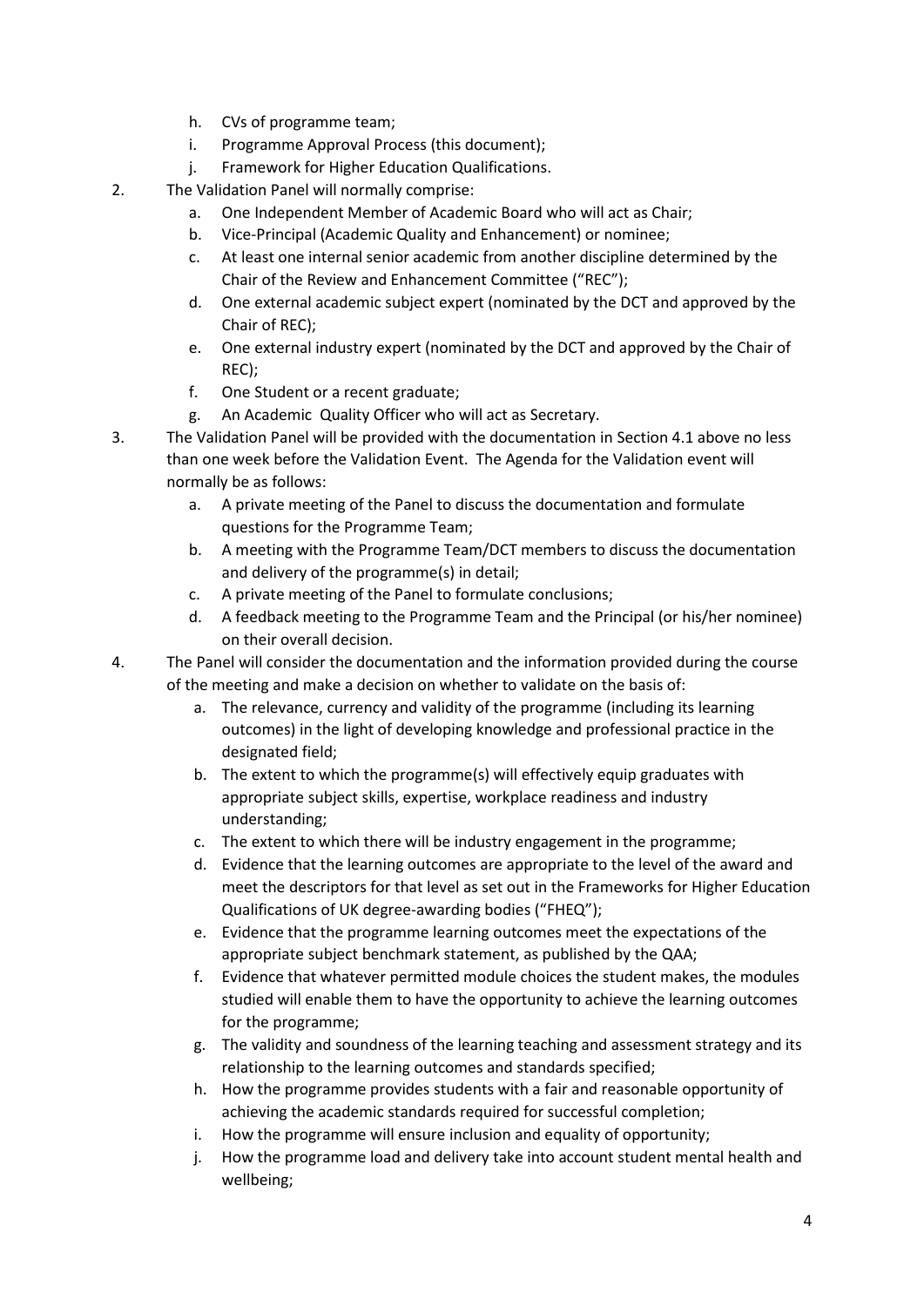- k. Staffing, and how research, scholarship and / or professional activity inform teaching and the curriculum;
- l. The effectiveness of resources to support learning;
- m. The appropriateness of the title.

## Decisions open to the panel and outcome:

- 5. The validation meeting will result in a Validation Report for Academic Board. The report will be drafted by the Secretary to the Panel in conjunction with the other Panelists. The report should be approved by the Chair before proceeding to Academic Board.
- 6. The Validation Report should summarise the discussions which took place, drawing conclusions on the matters identified in Section 4.4 above. The report should recommend to the Academic Board one of the following:
	- a. The programme is validated for a set period of time<sup>[1](#page-4-0)</sup> (specified by the Panel) without any conditions.
	- b. The programme is validated for a set period of time (specified by the Panel) subject to amendments to the programme and/or module specifications or the fulfilment of other conditions to the satisfaction of the Panel.
	- c. Refusal to validate.
- 7. The Panel will specify whether fulfillment of the amendments or conditions needs to be approved by the Chair of the Panel only or by the whole panel electronically. Where amendments are required or approval is subject to conditions, the Chair must sign off in writing that the amendments have been made and/ or conditions have been met to the satisfaction of the Panel before the programme can be approved by Academic Board.
- 8. The report with the accompanying Panel approved programme and module specifications will be presented to Academic Board for final approval.
- 9. Following Academic Board approval, the programme documentation will be sent to the validating partner for approval. Thereafter it will follow the processes of the validating partner.
- 10. After the validating partner's approval, the School will:
	- a. be permitted to advertise the programme without the caveat "subject to validation" (subject to Section 2.4(a));
	- b. be permitted to enroll students on the programme;
	- c. enter the programme into the periodic review schedule;
	- d. undertake annual monitoring after the first full year of operation;
	- e. comply with all other QA processes and procedures.

## 5. Amendments to Approved Programmes

## Major changes

- 1. Proposals for major changes to approved programmes of study must be considered and recommended for approval by the REC prior to submission of the specification for approval by the Academic Board. A major change to a programme includes:
	- a. Any amendment resulting in a change to the programme intended learning outcomes or educational aims.
	- b. A substantial change to the learning or teaching methods (e.g. substantial change of contact hours or change of delivery mode.)
	- c. A substantial change to the assessment methods.

<span id="page-4-0"></span><sup>&</sup>lt;sup>1</sup> The maximum permissible term is 5 years.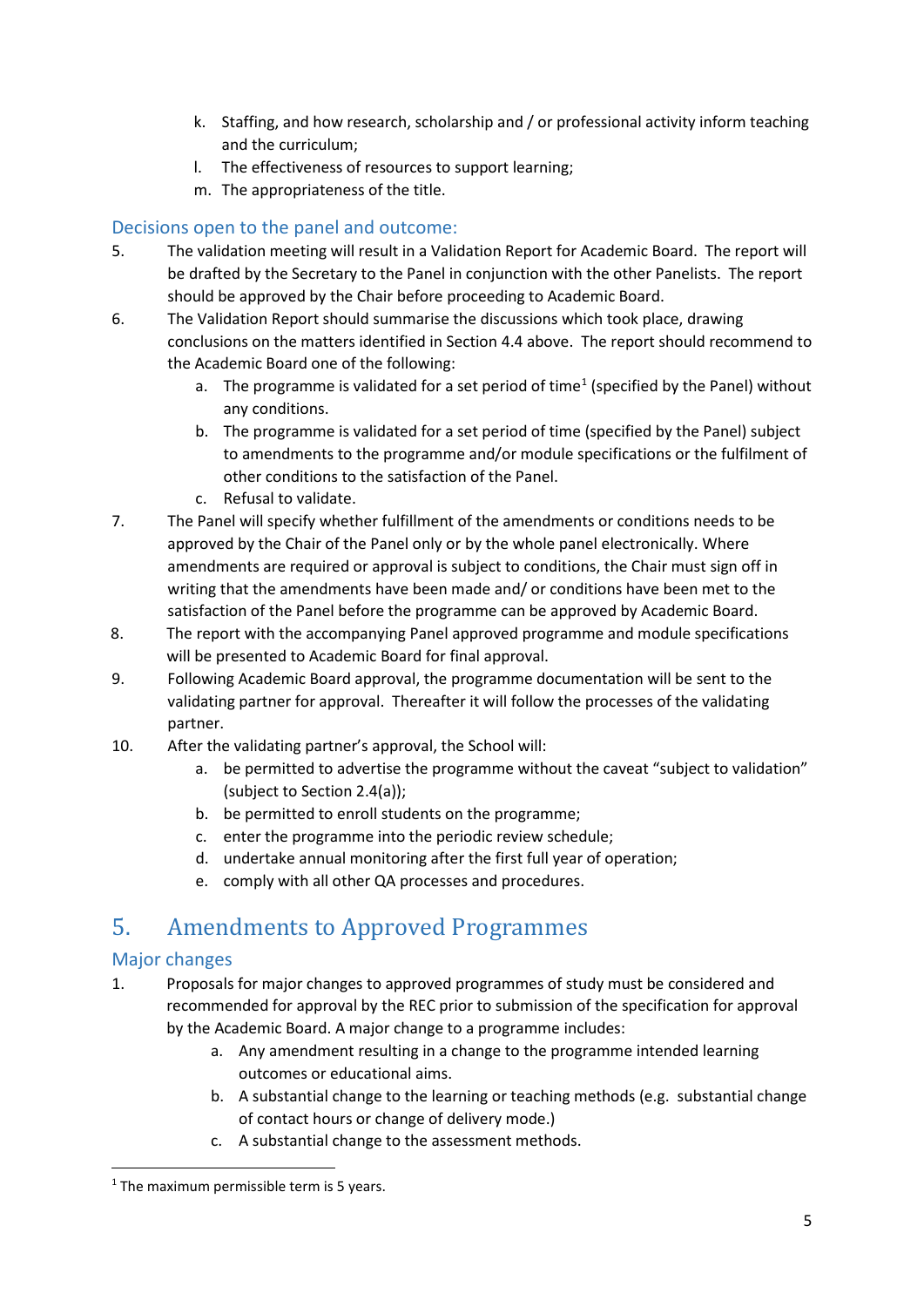- d. A combination of minor changes that, when aggregated, can be considered to be a major change.
- 2. Major changes can be proposed by the programme leader, School Board, or the Dean of School. The programme leader shall prepare a revised programme specification and/or module specifications (as appropriate), a description of the proposed changes and the reasons for the proposed changes and submit these to the REC for approval. After approval by the REC, the papers shall be submitted to the Academic Board for approval.
- 3. After Academic Board approval the documentation will be sent to the validating partner for final approval. Thereafter, it will follow the processes of the validating partner.

#### Minor changes

- 4. Proposals for minor changes are those that do not involve revision of the programme aims and/or intended learning outcomes and/or substantial change to teaching and learning methods and/or assessment methods (as specified in Section 5.1(a)-5.1(c)).
- 5. Where there is doubt as to whether a proposed change to a programme constitutes a minor or major change, advice should be sought from the Vice-Principal (Academic Quality and Enhancement) or the Deputy Vice-Principal (Academic Affairs).
- 6. Proposals for minor changes (as specified in Section 5.4) to approved programmes of study must be approved by the REC following consideration of a revised programme specification and/or module specification/s.
- 7. After REC approval the documentation will be sent to the validating partner for final approval. Thereafter, it will follow the processes of the validating partner.

### New modules

- 8. Proposals for new modules will usually arise in the context of approval of a new programme of study. If a new module is proposed for addition to an existing Programme of Study, the following procedure applies.
- 9. A module specification will be prepared by the Programme Leader who will arrange for an external academic subject expert to review the module specification and prepare a written report. The external report and proposed module specification, together with a draft revised programme specification, will be submitted to the REC for approval. After approval by the REC, the papers shall be submitted to the Academic Board for approval.
- 10. After Academic Board approval, the documentation will be sent to the validating partner for final approval. Thereafter, it will follow the processes of the validating partner.

# 6. Programme Closure<br>1. The Executive Team may propo

- The Executive Team may propose to withdraw or close a programme of study leading to an award, on grounds of, for example, lack of student demand, the programme not being financially viable, or the programme not fitting with the strategy and mission of Pearson College London.
- 2. In such case, the Academic Board must review such proposals and must satisfy itself that the standards of awards directly affected by the proposal and the interests and rights of students registered on the relevant programme, and on other programmes directly affected by the proposed withdrawal or closure, are reasonably safeguarded before determining whether or not to consent to the withdrawal or closure proposed.
- 3. Before reaching a decision to suspend or withdraw academic approval of a programme, the Academic Board should consider the advice of relevant parties including that of the validating partner, the Dean of School, or programme leader, as appropriate.